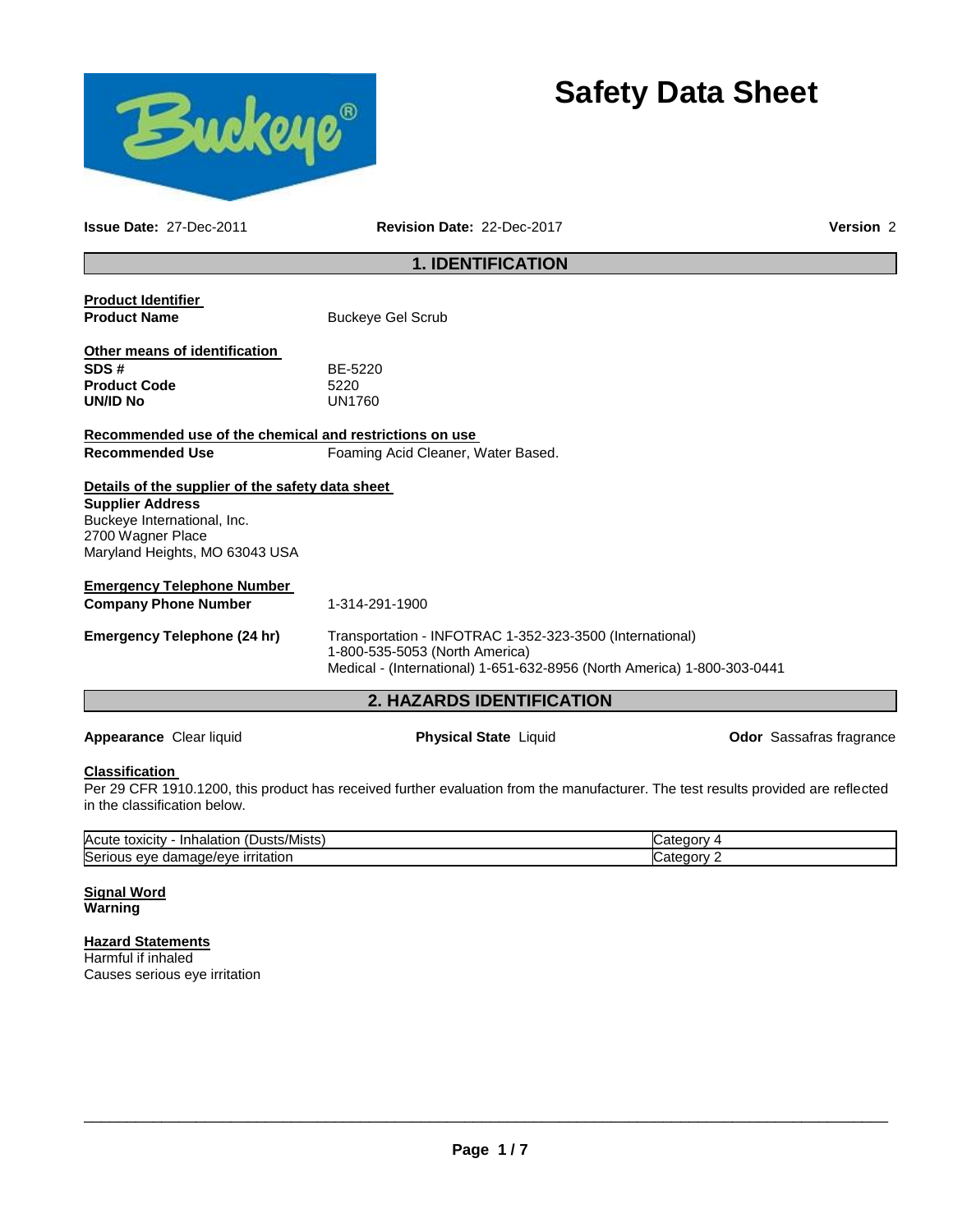

## **Precautionary Statements - Prevention**

Avoid breathing dust/fume/gas/mist/vapors/spray Use only outdoors or in a well-ventilated area Wash face, hands and any exposed skin thoroughly after handling Wear eye/face protection

#### **Precautionary Statements - Response**

IF IN EYES: Rinse cautiously with water for several minutes. Remove contact lenses, if present and easy to do. Continue rinsing If eye irritation persists: Get medical advice/attention IF INHALED: Remove victim to fresh air and keep at rest in a position comfortable for breathing Call a poison center or doctor/physician if you feel unwell

\_\_\_\_\_\_\_\_\_\_\_\_\_\_\_\_\_\_\_\_\_\_\_\_\_\_\_\_\_\_\_\_\_\_\_\_\_\_\_\_\_\_\_\_\_\_\_\_\_\_\_\_\_\_\_\_\_\_\_\_\_\_\_\_\_\_\_\_\_\_\_\_\_\_\_\_\_\_\_\_\_\_\_\_\_\_\_\_\_\_\_\_\_

## **Other Hazards**

Harmful to aquatic life with long lasting effects

## **3. COMPOSITION/INFORMATION ON INGREDIENTS**

| <b>Chemica</b><br>.<br>ame             | ` No<br>CAS          | $\mathbf{a}$<br>Weiah |
|----------------------------------------|----------------------|-----------------------|
| Phos⊾<br>acid<br>ົ <sup>າ</sup> SDNONU | 7664-<br>ററ<br>-ג−סכ | U                     |

\*\*If Chemical Name/CAS No is "proprietary" and/or Weight-% is listed as a range, the specific chemical identity and/or percentage of composition has been withheld as a trade secret.\*\*

|                                     | <b>4. FIRST-AID MEASURES</b>                                                                                                                                                                     |
|-------------------------------------|--------------------------------------------------------------------------------------------------------------------------------------------------------------------------------------------------|
| <b>First Aid Measures</b>           |                                                                                                                                                                                                  |
| <b>Eye Contact</b>                  | Rinse immediately with plenty of water, also under the eyelids, for at least 15 minutes. Call<br>a physician if irritation persists.                                                             |
| <b>Skin Contact</b>                 | Wash off immediately with plenty of water for at least 15 minutes. Take off contaminated<br>clothing. Wash contaminated clothing before reuse. If skin irritation persists, call a<br>physician. |
| <b>Inhalation</b>                   | Remove to fresh air. Call a physician if you feel unwell.                                                                                                                                        |
| Ingestion                           | Drink 2-3 large glasses of water. Do not induce vomiting. Call a physician immediately.<br>Never give anything by mouth to an unconscious person.                                                |
| Most important symptoms and effects |                                                                                                                                                                                                  |
| <b>Symptoms</b>                     | Contact will cause irritation and redness to exposed areas. Vapors may cause irritation to<br>throat.                                                                                            |
|                                     | Indication of any immediate medical attention and special treatment needed                                                                                                                       |
| <b>Notes to Physician</b>           | Treat symptomatically.                                                                                                                                                                           |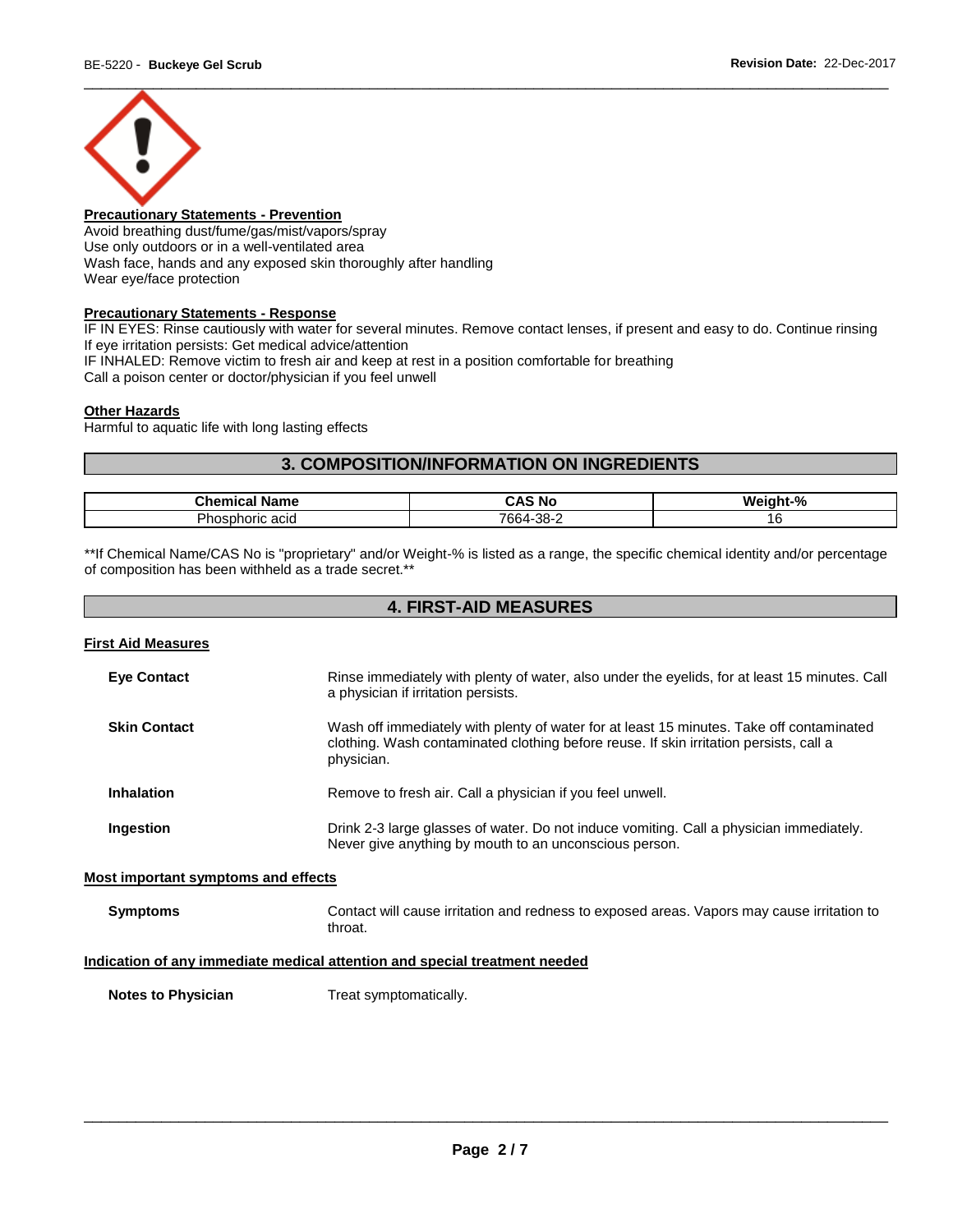## \_\_\_\_\_\_\_\_\_\_\_\_\_\_\_\_\_\_\_\_\_\_\_\_\_\_\_\_\_\_\_\_\_\_\_\_\_\_\_\_\_\_\_\_\_\_\_\_\_\_\_\_\_\_\_\_\_\_\_\_\_\_\_\_\_\_\_\_\_\_\_\_\_\_\_\_\_\_\_\_\_\_\_\_\_\_\_\_\_\_\_\_\_ **5. FIRE-FIGHTING MEASURES**

## **Suitable Extinguishing Media**

Use extinguishing measures that are appropriate to local circumstances and the surrounding environment.

#### **Unsuitable Extinguishing Media** Not determined.

## **Specific Hazards Arising from the Chemical**

Combustion products may be toxic.

**Hazardous Combustion Products** Carbon oxides. Phosphorus oxides. Oxides of sulfur. Nitrogen oxides (NOx). **Protective equipment and precautions for firefighters**

As in any fire, wear self-contained breathing apparatus pressure-demand, MSHA/NIOSH (approved or equivalent) and full protective gear.

## **6. ACCIDENTAL RELEASE MEASURES**

#### **Personal precautions, protective equipment and emergency procedures**

| <b>Personal Precautions</b>      | Use personal protection recommended in Section 8.                                                                                                                   |
|----------------------------------|---------------------------------------------------------------------------------------------------------------------------------------------------------------------|
| <b>Environmental Precautions</b> | Prevent from entering into soil, ditches, sewers, waterways and/or groundwater. See<br>Section 12, Ecological Information. See Section 13: DISPOSAL CONSIDERATIONS. |

#### **Methods and material for containment and cleaning up**

| <b>Methods for Containment</b> | Prevent further leakage or spillage if safe to do so.                                                                                                                                                 |
|--------------------------------|-------------------------------------------------------------------------------------------------------------------------------------------------------------------------------------------------------|
| <b>Methods for Clean-Up</b>    | Dilute with large amounts of water. Pick up with mops into a plastic bucket. Wash area with<br>an alkaline detergent, followed by a clear water rinse. Allow floor to dry before allowing<br>traffic. |

## **7. HANDLING AND STORAGE**

## **Precautions for safe handling**

**Advice on Safe Handling** Handle in accordance with good industrial hygiene and safety practice. Use personal protection recommended in Section 8. Avoid contact with skin, eyes or clothing. Wash face, hands, and any exposed skin thoroughly after handling. Avoid breathing dust/fume/gas/mist/vapors/spray. Use only outdoors or in a well-ventilated area.

## **Conditions for safe storage, including any incompatibilities**

| <b>Storage Conditions</b>     | Keep containers tightly closed in a dry, cool and well-ventilated place. Keep container<br>closed when not in use. Store on low shelves. Store away from incompatible materials.<br>Store at room temperature. |
|-------------------------------|----------------------------------------------------------------------------------------------------------------------------------------------------------------------------------------------------------------|
| <b>Packaging Materials</b>    | Rinse container before discarding.                                                                                                                                                                             |
| <b>Incompatible Materials</b> | Chlorine bleach, Caustics, Alkalis,                                                                                                                                                                            |

# **8. EXPOSURE CONTROLS/PERSONAL PROTECTION**

#### **Exposure Guidelines**

| <b>Chemical Name</b>         | <b>ACGIH TLV</b>                                      | <b>OSHA PEL</b>                                                                  | <b>NIOSH IDLH</b>                                                                   |
|------------------------------|-------------------------------------------------------|----------------------------------------------------------------------------------|-------------------------------------------------------------------------------------|
| Phosphoric acid<br>7664-38-2 | STEL: 3 mg/m <sup>3</sup><br>TWA: 1 mg/m <sup>3</sup> | TWA: 1 $mq/m3$<br>(vacated) TWA: 1 $mq/m3$<br>(vacated) STEL: $3 \text{ ma/m}^3$ | IDLH: $1000 \text{ mg/m}^3$<br>TWA: 1 mg/m <sup>3</sup><br>STEL: $3 \text{ ma/m}^3$ |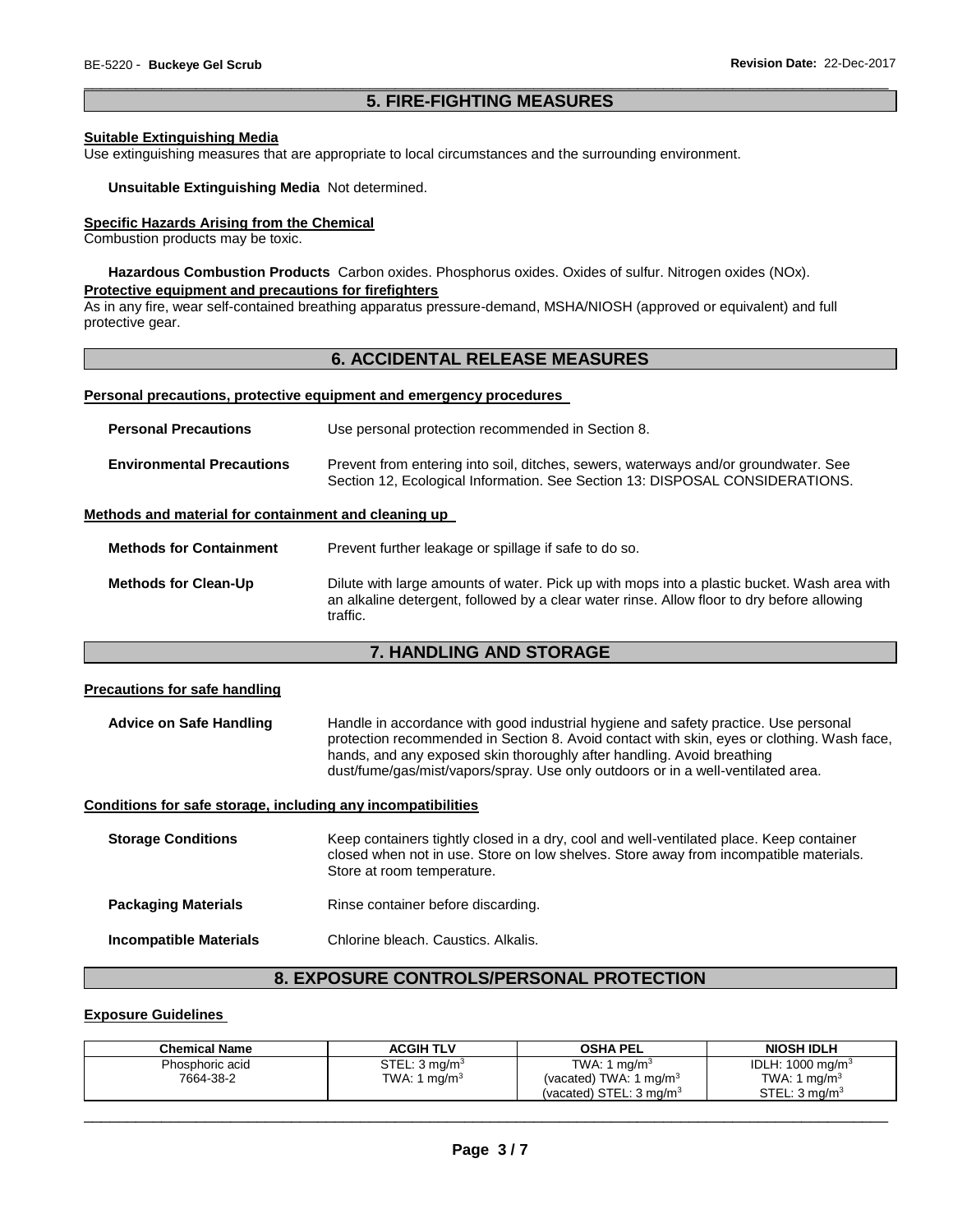#### **Appropriate engineering controls**

| <b>Engineering Controls</b> |  | Ensure adequate ventilation, especially in confined areas. Eyewash stations. Showers. |
|-----------------------------|--|---------------------------------------------------------------------------------------|
|                             |  |                                                                                       |

\_\_\_\_\_\_\_\_\_\_\_\_\_\_\_\_\_\_\_\_\_\_\_\_\_\_\_\_\_\_\_\_\_\_\_\_\_\_\_\_\_\_\_\_\_\_\_\_\_\_\_\_\_\_\_\_\_\_\_\_\_\_\_\_\_\_\_\_\_\_\_\_\_\_\_\_\_\_\_\_\_\_\_\_\_\_\_\_\_\_\_\_\_

### **Individual protection measures, such as personal protective equipment**

| <b>Eye/Face Protection</b>      | Splash goggles or safety glasses.                          |
|---------------------------------|------------------------------------------------------------|
| <b>Skin and Body Protection</b> | Wear suitable protective clothing.                         |
| <b>Respiratory Protection</b>   | Ensure adequate ventilation, especially in confined areas. |

**General Hygiene Considerations** Handle in accordance with good industrial hygiene and safety practice. Wash hands thoroughly after handling. Wash contaminated clothing before reuse.

## **9. PHYSICAL AND CHEMICAL PROPERTIES**

# **Information on basic physical and chemical properties**

| <b>Physical State</b>               | Liquid                        |                       |                     |
|-------------------------------------|-------------------------------|-----------------------|---------------------|
| Appearance                          | Clear liquid                  | Odor                  | Sassafras fragrance |
| Color                               | Clear                         | <b>Odor Threshold</b> | Not determined      |
| <b>Property</b>                     | <b>Values</b>                 | Remarks • Method      |                     |
| рH                                  | $1.0 \pm 0.2$ (conc)          |                       |                     |
|                                     | $1.9 \pm 0.2$ (1:10 dilution) |                       |                     |
| <b>Melting Point/Freezing Point</b> | 0 °C / 32 °F                  |                       |                     |
| <b>Boiling Point/Boiling Range</b>  | 100 °C / 212 °F               |                       |                     |
| <b>Flash Point</b>                  | None                          | Tag Closed Cup        |                     |
| <b>Evaporation Rate</b>             | 1.0                           | (Water = 1)           |                     |
| <b>Flammability (Solid, Gas)</b>    | Liquid-Not applicable         |                       |                     |
| <b>Upper Flammability Limits</b>    | Not applicable                |                       |                     |
| <b>Lower Flammability Limit</b>     | Not applicable                |                       |                     |
| <b>Vapor Pressure</b>               | Not determined                |                       |                     |
| <b>Vapor Density</b>                | Not determined                |                       |                     |
| <b>Specific Gravity</b>             | 1.06                          | $(1=Water)$           |                     |
| <b>Water Solubility</b>             | Infinite                      |                       |                     |
| Solubility in other solvents        | Not determined                |                       |                     |
| <b>Partition Coefficient</b>        | Not determined                |                       |                     |
| <b>Auto-ignition Temperature</b>    | Not determined                |                       |                     |
| <b>Decomposition Temperature</b>    | Not determined                |                       |                     |
| <b>Kinematic Viscosity</b>          | Not determined                |                       |                     |
| <b>Dynamic Viscosity</b>            | Not determined                |                       |                     |
| <b>Explosive Properties</b>         | Not determined                |                       |                     |
| <b>Oxidizing Properties</b>         | Not determined                |                       |                     |

## **10. STABILITY AND REACTIVITY**

## **Reactivity**

Not reactive under normal conditions.

### **Chemical Stability**

Stable under recommended storage conditions.

## **Possibility of Hazardous Reactions**

None under normal processing.

**Hazardous Polymerization** Hazardous polymerization does not occur.

#### **Conditions to Avoid**

Keep separated from incompatible substances. Keep out of reach of children. Avoid contact with ferrous metals and Formica.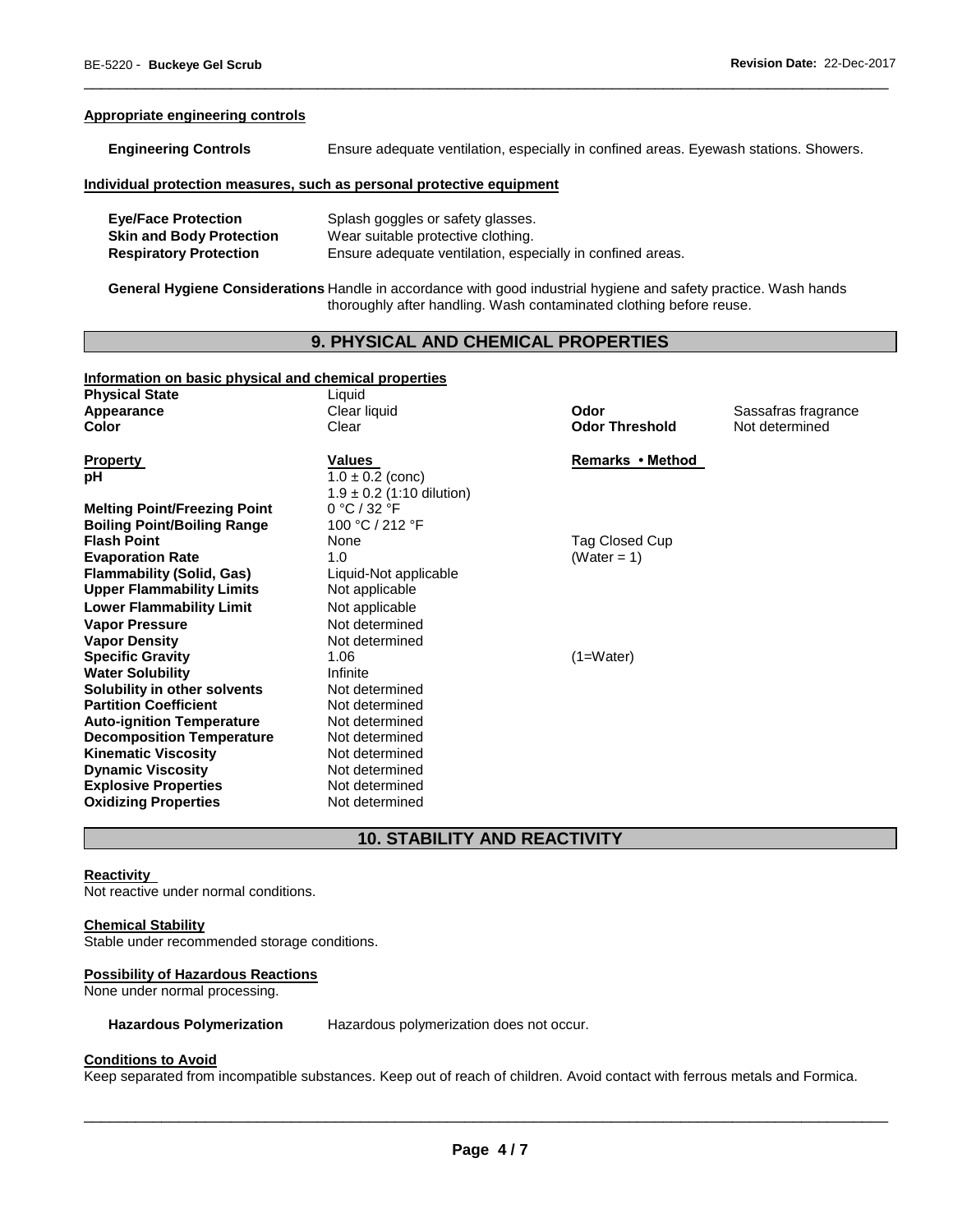## **Incompatible Materials**

Chlorine bleach. Caustics. Alkalis.

#### **Hazardous Decomposition Products**

Carbon oxides. Nitrogen oxides (NOx). Phosphorous oxides. Sulfur oxides.

## **11. TOXICOLOGICAL INFORMATION**

\_\_\_\_\_\_\_\_\_\_\_\_\_\_\_\_\_\_\_\_\_\_\_\_\_\_\_\_\_\_\_\_\_\_\_\_\_\_\_\_\_\_\_\_\_\_\_\_\_\_\_\_\_\_\_\_\_\_\_\_\_\_\_\_\_\_\_\_\_\_\_\_\_\_\_\_\_\_\_\_\_\_\_\_\_\_\_\_\_\_\_\_\_

## **Information on likely routes of exposure**

| <b>Product Information</b> |
|----------------------------|
|----------------------------|

| Eye Contact         | Causes serious eye irritation. |
|---------------------|--------------------------------|
| <b>Skin Contact</b> | Avoid contact with skin.       |

**Inhalation Harmful if inhaled.** 

**Ingestion Do not ingest.** 

#### **Component Information**

| Chemical Name                | Oral LD50            | Dermal LD50             | <b>Inhalation LC50</b>            |
|------------------------------|----------------------|-------------------------|-----------------------------------|
| Phosphoric acid<br>7664-38-2 | $= 1530$ mg/kg (Rat) | $= 2730$ mg/kg (Rabbit) | $(Rat)$ 1 h<br>$>850$ mg/m $^3\,$ |

#### **Information on physical, chemical and toxicological effects**

**Symptoms** Please see section 4 of this SDS for symptoms.

#### **Delayed and immediate effects as well as chronic effects from short and long-term exposure**

**Carcinogenicity** This product does not contain any carcinogens or potential carcinogens as listed by OSHA, IARC or NTP.

#### **Numerical measures of toxicity**

Not determined

# **12. ECOLOGICAL INFORMATION**

## **Ecotoxicity**

The product is not classified as environmentally hazardous. However, this does not exclude the possibility that large or frequent spills can have a harmful or damaging effect on the environment.

#### **Component Information**

| <b>Chemical Name</b>         | Algae/aguatic plants | ™ish                                        | <b>Toxicity to</b><br>microorganisms | Crustacea                            |
|------------------------------|----------------------|---------------------------------------------|--------------------------------------|--------------------------------------|
| Phosphoric acid<br>7664-38-2 |                      | 3 - 3.5: 96 h Gambusia<br>affinis mg/L LC50 |                                      | 4.6: 12 h Daphnia magna<br>ma/L EC50 |

#### **Persistence/Degradability**

Not determined.

## **Bioaccumulation**

Not determined.

## **Mobility**

Not determined

### **Other Adverse Effects**

Not determined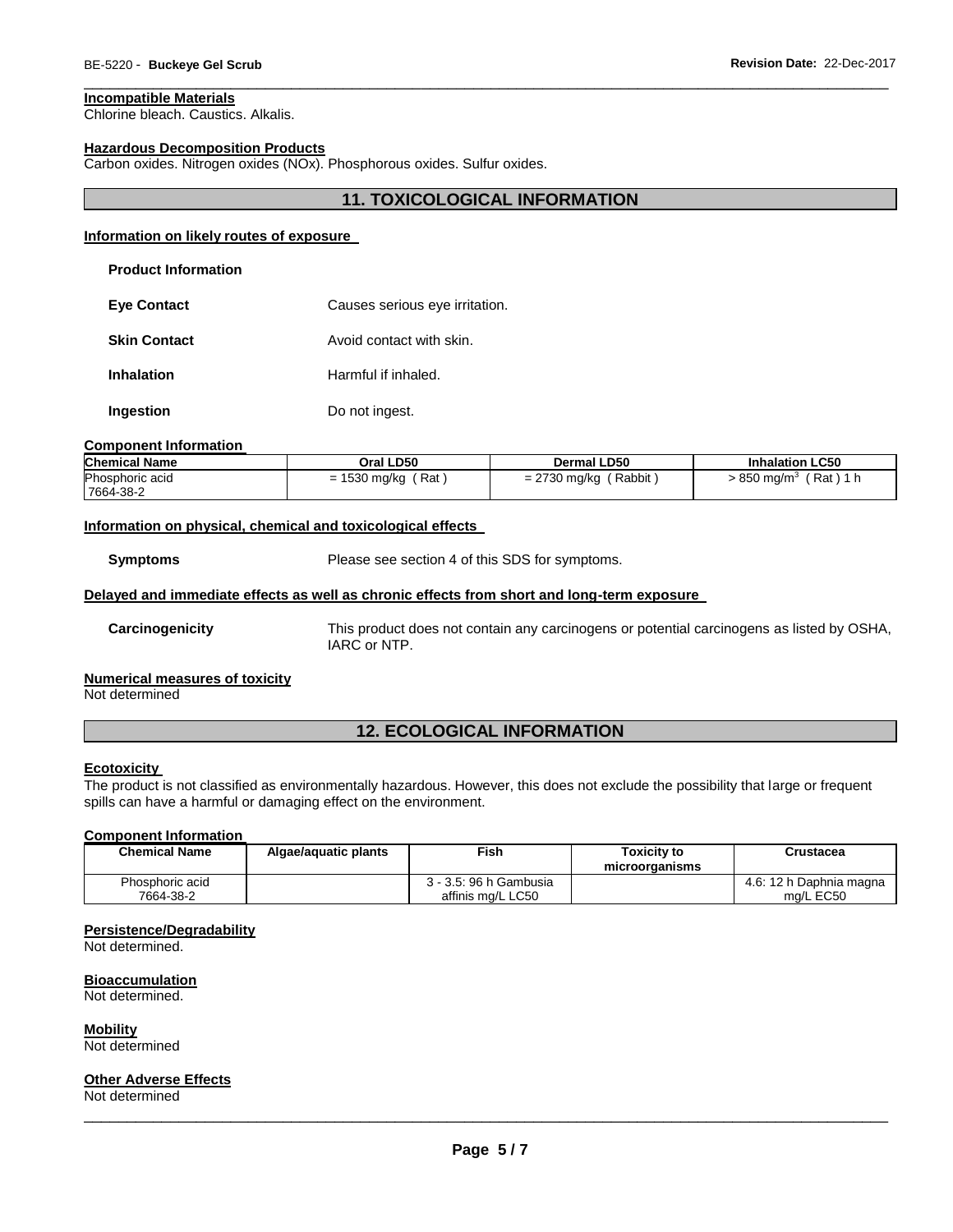## \_\_\_\_\_\_\_\_\_\_\_\_\_\_\_\_\_\_\_\_\_\_\_\_\_\_\_\_\_\_\_\_\_\_\_\_\_\_\_\_\_\_\_\_\_\_\_\_\_\_\_\_\_\_\_\_\_\_\_\_\_\_\_\_\_\_\_\_\_\_\_\_\_\_\_\_\_\_\_\_\_\_\_\_\_\_\_\_\_\_\_\_\_ **13. DISPOSAL CONSIDERATIONS**

#### **Waste Treatment Methods**

| <b>Disposal of Wastes</b>     | Disposal should be in accordance with applicable regional, national and local laws and<br>regulations. |
|-------------------------------|--------------------------------------------------------------------------------------------------------|
| <b>Contaminated Packaging</b> | Disposal should be in accordance with applicable regional, national and local laws and<br>regulations. |

#### **California Hazardous Waste Status**

| <b>Chemical Name</b> | California Hazardous Waste Status |
|----------------------|-----------------------------------|
| Phosphoric acid      | Corrosive                         |
| 7664-38-2            |                                   |

## **14. TRANSPORT INFORMATION**

| <b>Note</b>                                                                                                  | Please see current shipping paper for most up to date shipping information, including<br>exemptions and special circumstances. |
|--------------------------------------------------------------------------------------------------------------|--------------------------------------------------------------------------------------------------------------------------------|
| <b>DOT</b><br><b>UN/ID No</b><br><b>Proper Shipping Name</b><br><b>Hazard Class</b><br><b>Packing Group</b>  | <b>UN1760</b><br>Corrosive liquid, n.o.s. (Phosphoric acid)<br>8<br>III                                                        |
| <b>IATA</b><br>UN/ID No<br><b>Proper Shipping Name</b><br><b>Hazard Class</b><br><b>Packing Group</b>        | <b>UN1760</b><br>Corrosive liquid, n.o.s. (Phosphoric acid)<br>8<br>III                                                        |
| <b>IMDG</b><br><b>UN/ID No</b><br><b>Proper Shipping Name</b><br><b>Hazard Class</b><br><b>Packing Group</b> | <b>UN1760</b><br>Corrosive liquid, n.o.s. (Phosphoric acid)<br>8<br>Ш                                                          |

# **15. REGULATORY INFORMATION**

## **International Inventories**

| <b>Chemical Name</b> | TOO A<br>งษ | DSL | <b>NDSL</b> | <b>EINECS</b> | LINCS | <b>ENCS</b> | <b>IECSC</b> | I/T<br>ncul | <b>PICCS</b> | <b>AICS</b> |
|----------------------|-------------|-----|-------------|---------------|-------|-------------|--------------|-------------|--------------|-------------|
| Phosphoric<br>acio   | Present     |     |             | Present       |       | Present     |              | Present     |              |             |

#### **Legend:**

*TSCA - United States Toxic Substances Control Act Section 8(b) Inventory* 

*DSL/NDSL - Canadian Domestic Substances List/Non-Domestic Substances List* 

*EINECS/ELINCS - European Inventory of Existing Chemical Substances/European List of Notified Chemical Substances* 

*ENCS - Japan Existing and New Chemical Substances* 

*IECSC - China Inventory of Existing Chemical Substances* 

*KECL - Korean Existing and Evaluated Chemical Substances* 

*PICCS - Philippines Inventory of Chemicals and Chemical Substances* 

*AICS - Australian Inventory of Chemical Substances*